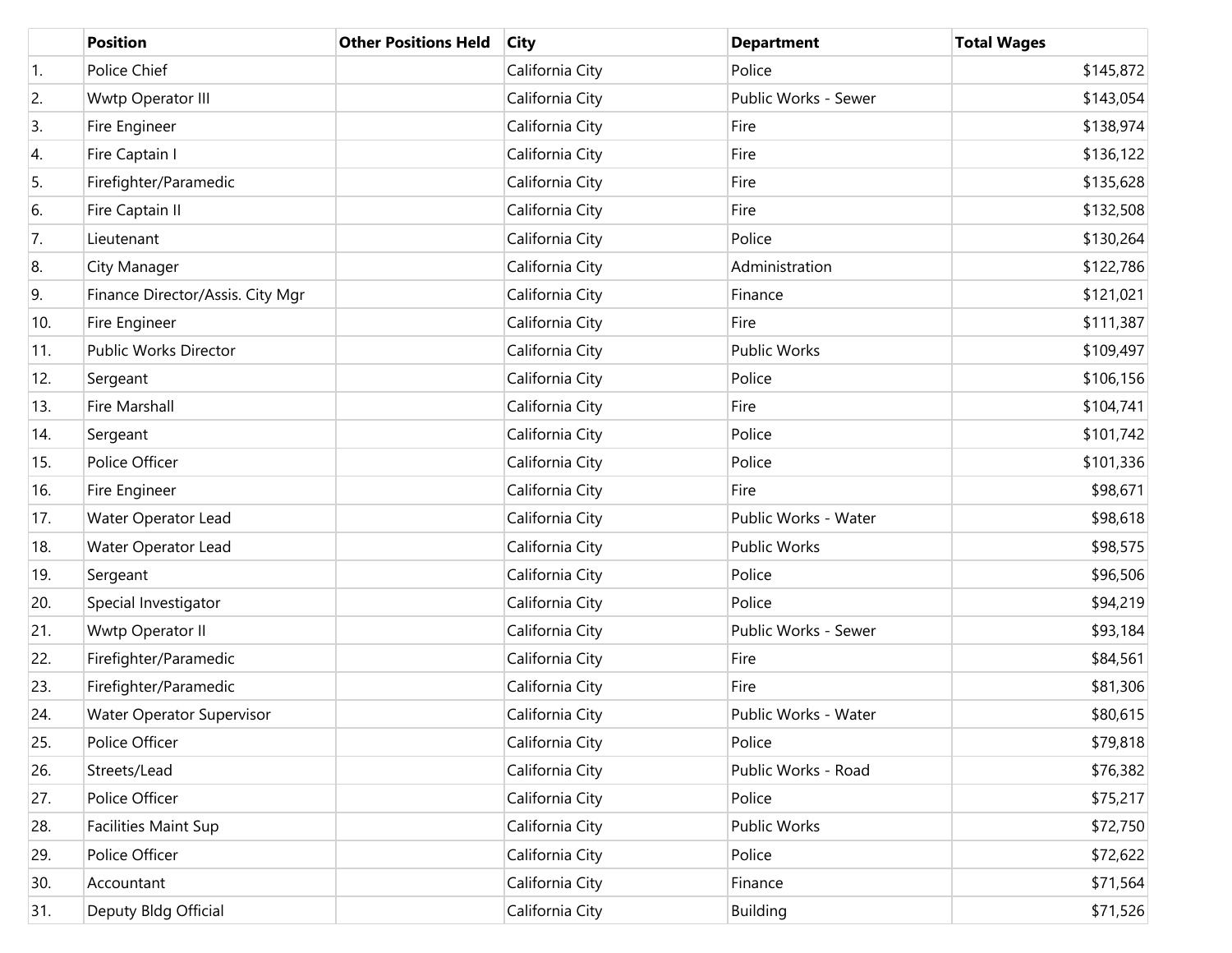| 32. | Police Officer                  | California City | Police               | \$67,619 |
|-----|---------------------------------|-----------------|----------------------|----------|
| 33. | Sergeant                        | California City | Police               | \$67,160 |
| 34. | Fire Engineer                   | California City | Fire                 | \$66,443 |
| 35. | Police Officer                  | California City | Police               | \$64,955 |
| 36. | <b>Fire Chief</b>               | California City | Fire                 | \$63,554 |
| 37. | Firefighter/Paramedic           | California City | Fire                 | \$63,034 |
| 38. | Police Officer                  | California City | Police               | \$62,469 |
| 39. | Garage Superinten               | California City | Public Works         | \$62,312 |
| 40. | Cso II                          | California City | Police               | \$61,774 |
| 41. | Records Supervisor              | California City | Police               | \$58,940 |
| 42. | Code Enforcement Officer        | California City | Fire                 | \$58,689 |
| 43. | Airport Manager                 | California City | Airport              | \$58,655 |
| 44. | City Clerk                      | California City | Administration       | \$58,047 |
| 45. | Senior Bldg Maintenance         | California City | Public Works         | \$57,670 |
| 46. | <b>Recreation Supervisor</b>    | California City | Parks and Recreation | \$55,245 |
| 47. | Account Clerk III               | California City | Finance              | \$54,636 |
| 48. | Heavy Equip Opr II              | California City | Public Works - Road  | \$53,432 |
| 49. | <b>Administrative Secretary</b> | California City | Public Works         | \$53,362 |
| 50. | Planning Tech                   | California City | Planning and Zoning  | \$52,618 |
| 51. | Dar Lead Driver                 | California City | Dial A Ride          | \$50,687 |
| 52. | Oit Pumping                     | California City | Public Works - Water | \$49,545 |
| 53. | Account Clerk III               | California City | Finance              | \$49,091 |
| 54. | <b>Housing Manager</b>          | California City | Housing              | \$48,977 |
| 55. | Maintenance Worker I            | California City | Public Works - Water | \$48,473 |
| 56. | Police Officer                  | California City | Police               | \$47,836 |
| 57. | Data Processing/Analyst         | California City | Finance              | \$47,200 |
| 58. | <b>Account Clerk III</b>        | California City | Finance              | \$46,896 |
| 59. | Animal Control Supervisor       | California City | Police               | \$46,392 |
| 60. | <b>Housing Manager</b>          | California City | Housing              | \$45,931 |
| 61. | Maintenance Worker II           | California City | Police               | \$45,040 |
| 62. | Dispatcher I                    | California City | Police Dispatcher    | \$44,688 |
| 63. | Dispatcher II                   | California City | Police Dispatcher    | \$44,526 |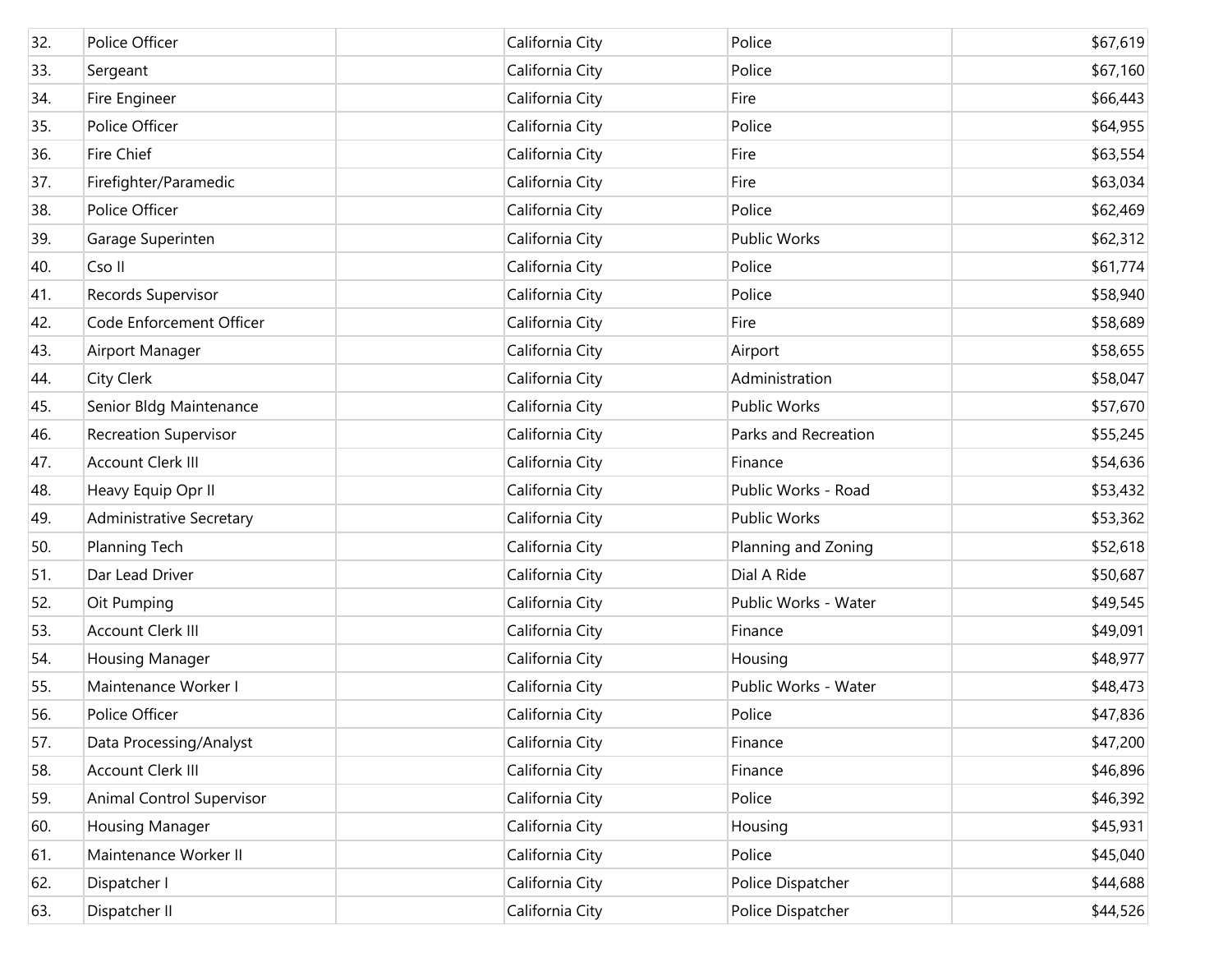| 64. | <b>Account Clerk III</b>        | California City | Finance              | \$44,292 |
|-----|---------------------------------|-----------------|----------------------|----------|
| 65. | Animal Control Officer          | California City | Police               | \$43,703 |
| 66. | Firefighter/Paramedic           | California City | Fire                 | \$42,886 |
| 67. | Human Resource Director         | California City | Administration       | \$42,823 |
| 68. | Dispatcher I                    | California City | Police Dispatcher    | \$41,578 |
| 69. | Dispatch Supervisor             | California City | Police               | \$41,474 |
| 70. | Police Officer                  | California City | Police               | \$40,942 |
| 71. | Maintenance Worker I            | California City | Public Works - Water | \$40,196 |
| 72. | Dar Dispatcher/Drive            | California City | Dial A Ride          | \$39,724 |
| 73. | Airport Maint/Op Specialist     | California City | Airport              | \$39,695 |
| 74. | Cso I                           | California City | Police               | \$39,360 |
| 75. | <b>Administrative Secretary</b> | California City | <b>Building</b>      | \$39,226 |
| 76. | Records Clerk                   | California City | Police               | \$38,085 |
| 77. | Heavy Equip Opr I               | California City | Public Works - Road  | \$36,888 |
| 78. | P D Admin Tech                  | California City | Police               | \$36,348 |
| 79. | Dar Dispatcher/Drive            | California City | Dial A Ride          | \$35,949 |
| 80. | Maintenance Worker I            | California City | Public Works         | \$35,914 |
| 81. | Maintenance Worker I            | California City | Public Works - Water | \$35,764 |
| 82. | <b>General Service Work</b>     | California City | Public Works - Road  | \$33,895 |
| 83. | Maintenance Worker I            | California City | Public Works - Water | \$33,369 |
| 84. | <b>General Service Work</b>     | California City | Police               | \$33,212 |
| 85. | <b>Recreation Asst</b>          | California City | Parks and Recreation | \$31,718 |
| 86. | <b>General Service Work</b>     | California City | Public Works - Water | \$31,377 |
| 87. | Dispatcher I                    | California City | Police Dispatcher    | \$31,012 |
| 88. | Police Officer                  | California City | Police               | \$30,854 |
| 89. | Account Clerk I                 | California City | Finance              | \$30,809 |
| 90. | Maintenance Worker I            | California City | Public Works - Water | \$30,729 |
| 91. | <b>General Service Work</b>     | California City | Police               | \$30,027 |
| 92. | Code Enforcement Officer        | California City | Fire                 | \$29,136 |
| 93. | Dispatcher I                    | California City | Police Dispatcher    | \$28,758 |
| 94. | <b>General Service Work</b>     | California City | <b>Public Works</b>  | \$28,436 |
| 95. | Firefighter On Call             | California City | Fire                 | \$28,184 |